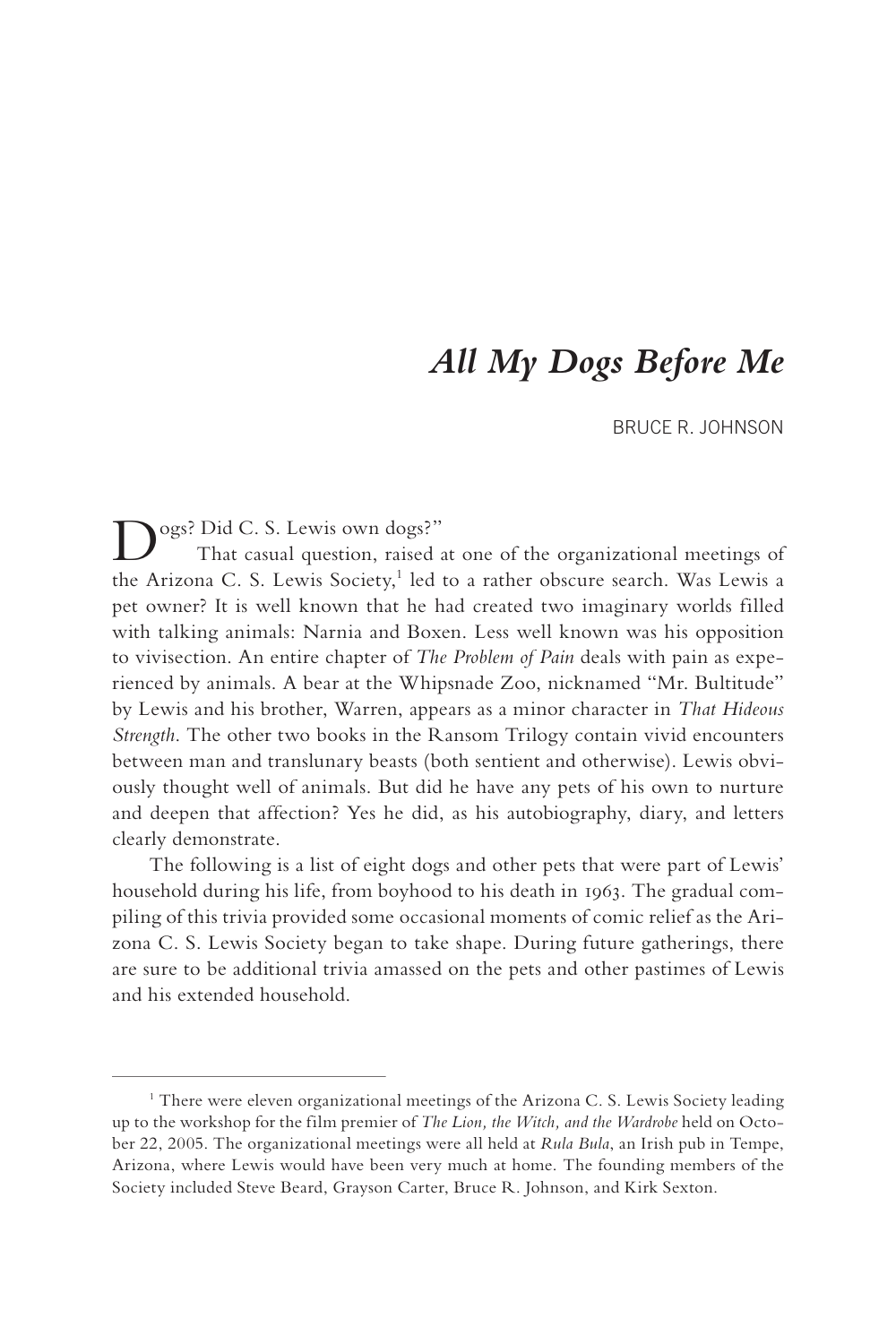



Top left: Jack, Mrs. Moore and Warnie with "Pat" and "Papworth" at The Kilns, 1930.

Middle: David Gresham, Jack, and Douglas Gresham with "Susie" at The Kilns, about 1957. *Both used by permission of The Marion E. Wade Center, Wheaton College, Wheaton, IL.*



Top right: Douglas Gresham with "Ricky" after 1963. *Taken by Walter Hooper and used by his permission.*

Bottom: Lewis, Maureen, and Mrs. Moore with "Baron Papworth" on holiday in Cornwall, August 1927. *Used by permission of The Marion E. Wade Center, Wheaton College, Wheaton, IL.*

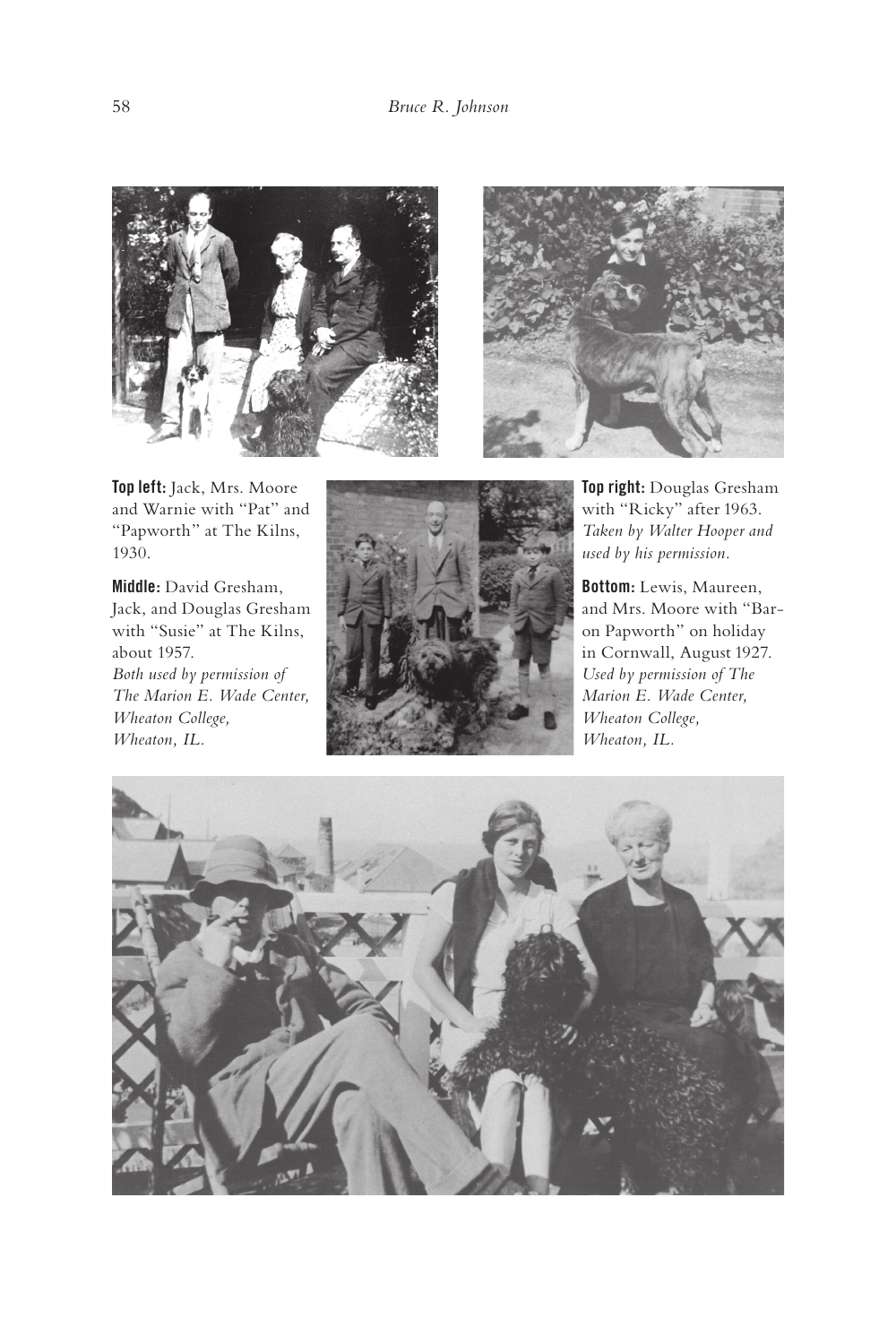- 1. Jacksie (*c.*1900). "He is Jacksie." It is no secret that C. S. Lewis disliked his given Christian name, Clive Staples. While on a childhood holiday, he approached his mother, pointed to himself and declared, "He is Jacksie."2 The nickname, later shorted to "Jack," would remain with him for the rest of his life. Often overlooked is that Lewis took the name from a small, neighborhood dog that had recently been run over and killed.<sup>3</sup> Lewis was fond of the dog, and thus his change of name served two distinct functions: it memorialized his affection for the animal, and it disposed of an unappreciated given name.
- 2. Tim (*c.*1908–22). "[A] barrel, on four legs."4 At Little Lea, their childhood home outside Belfast, Jack and Warnie had a least three pets: a canary called Peter, a mouse known as Tommy, and an Irish terrier, Tim.<sup>5</sup> A brief, but tender tribute to Tim appears in *Surprised by Joy*. 6 He never, it seems, quite grasped the concept of going for a walk, or at least (unlike most dogs) he remained indifferent to the experience. As Lewis dryly explained, "He never exactly obeyed you; he sometimes agreed with you."7
	- 3. Pat (1923). "I had left him alone for [only] five minutes." A canine of a very different disposition is found in the diary of C. S. Lewis.<sup>8</sup> Pat is mentioned in the diary no less than thirty times, usually in the context of going for a walk with his master. The dog was first acquired as a puppy on September 28, 1923, while Lewis was living on Holyoake Road, Oxford, with Mrs. Moore and her daughter, Maureen.<sup>9</sup> Some months later, when Lewis had stepped out of the room, Pat managed to consume half of a volume of Plato, which Lewis had been translating.<sup>10</sup> That put an end to Greek translation for the day.

<sup>2</sup> W. H. Lewis, "Memoir of C.S. Lewis," in *Letters of C. S. Lewis* (New York, 1975), 2.

<sup>&</sup>lt;sup>3</sup> Douglas Gresham, *Jack's Life: The Life Story of C. S. Lewis* (Nashville, 2005), 2.

<sup>&</sup>lt;sup>4</sup> C. S. Lewis, *Surprised by Joy: The Shape of My Early Life* (New York, 1955), 162.

<sup>&</sup>lt;sup>5</sup> Michael Coren, *The Man Who Created Narnia: The Story of C. S. Lewis (Grand Rapids,* 1994), 8.

<sup>6</sup> *Surprised by Joy*, 162–3.

<sup>7</sup> Ibid., 163.

<sup>8</sup> Walter Hooper, ed., *All My Road Before Me: The Diary of C. S. Lewis, 1922–1927* (San Diego, 1991).

<sup>9</sup> Ibid., 269.

<sup>10</sup> Ibid., 284.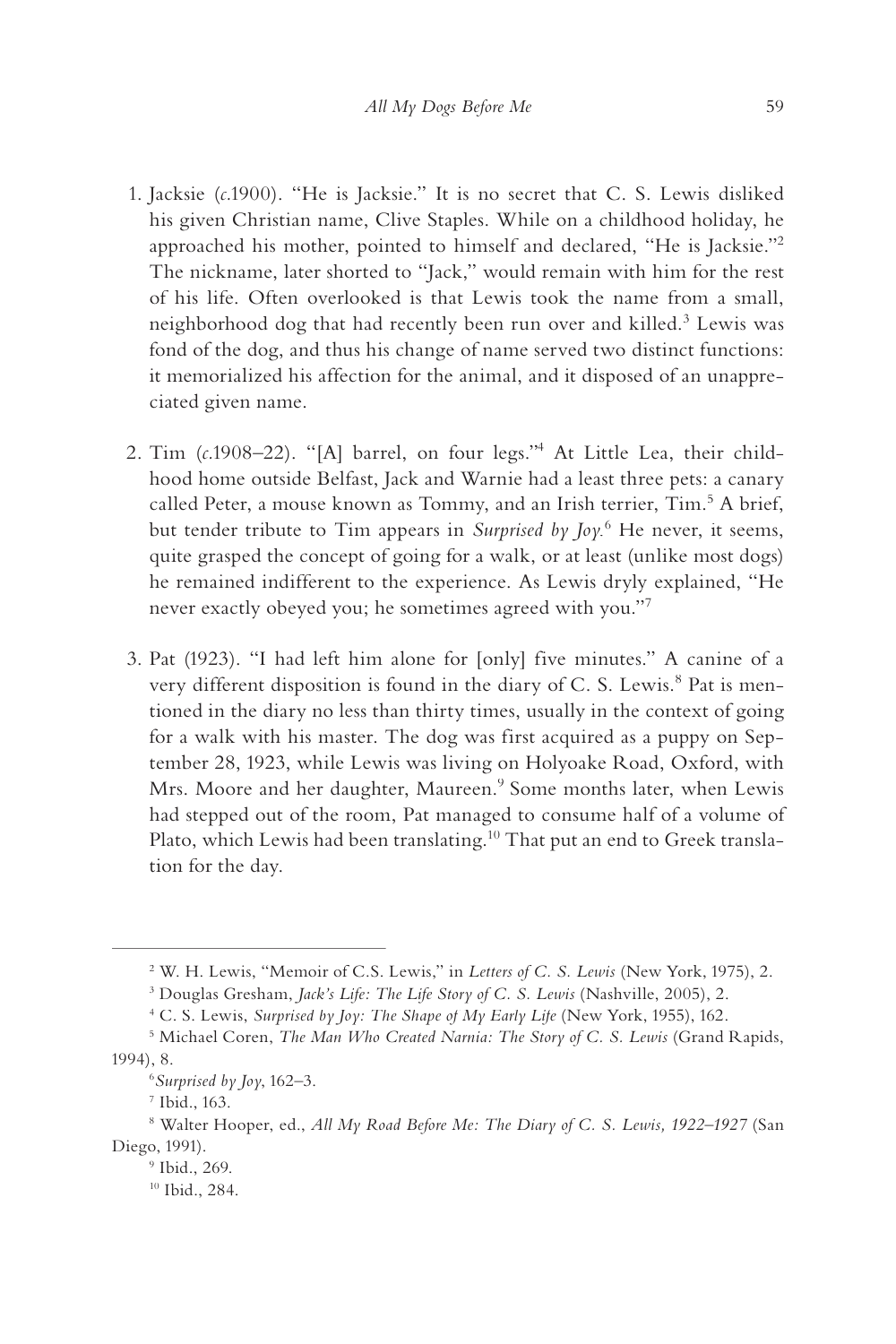Afternoon walks were always a source of great pleasure to Lewis, even more so when a canine companion shared his routine. Typically, he would return home for lunch, walk the dog (or dogs), and be driven back to college by Maureen about  $4:30$  p.m.<sup>11</sup> Several other pets are also mentioned in the Lewis diary: a turtle named Henry (owed by a housekeeper)<sup>12</sup> and several cats, including Tibbie13 and Biddy Anne, who, Lewis writes (in 1924), had "recently adopted us."14

- 4. Mr. Papworth (*c.*1922–36). "[P]louging *through* every wave like a tramp."15 A third dog, christened "Mr. Papworth," "Baron Papworth," or "Tykes," became a favorite of both Lewis and Mrs. Moore.<sup>16</sup> In September 1927, Papworth accompanied them and Maureen on holiday in Cornwall, where his frolicking in the waves amused everyone.<sup>17</sup> A perceptive eye can discern the dog as the large dark object on Maureen's lap in the photo of Lewis, Maureen and Mrs. Moore taken during that trip.<sup>18</sup> On September 28, 1931, Lewis and his brother undertook the now well-known motorcycle trip from Oxford to the Whipsnade Zoo, in Berkshire, during which Lewis' conversion to Christianity was finally completed. Even in the midst of this large drama, a dog played a small role. Mrs. Moore, Maureen, and an unidentified Irish friend lagged behind the Lewis brothers in a much slower car. Accompanying them that day was Mr. Papworth.<sup>19</sup>
- 5. Troddles (*c.*1936). "The heartless treatment meted out to poor old Troddles."20 The diary of Warren Lewis mentioned another well-loved dog from a later time, though little is known of him. Apparently, Troddles was

<sup>11</sup> Colin Duriez, *Tolkien and C. S. Lewis: The Gift of Friendship* (Mahwah, N. J., 2003), 40.

<sup>12</sup> *All My Road Before Me*, 412.

<sup>13</sup> Ibid., 271.

<sup>14</sup> Ibid., 288.

<sup>15</sup> Walter Hooper, ed., *The Collected Letters of C. S. Lewis, Volume 1: Family Letters, 1905– 1931*(San Francisco, 2004), 724.

<sup>16</sup> Ibid., 683.

<sup>17</sup> Ibid., 722–4.

<sup>18</sup> For example see Walter Hooper, *Through Joy and Beyond: A Pictorial Biography of C. S. Lewis* (New York, 1982), 64; Humphrey Carpenter, *The Inklings* (Boston, 1979), 16.

<sup>19</sup> William Griffin, *C. S. Lewis: Spirituality for Mere Christians* (New York, 1998), 41–2.

<sup>20</sup> W. H. Lewis, *Brothers and Friends: The Diaries of Major Warren Hamilton Lewis* (San Francisco, 1982), 232.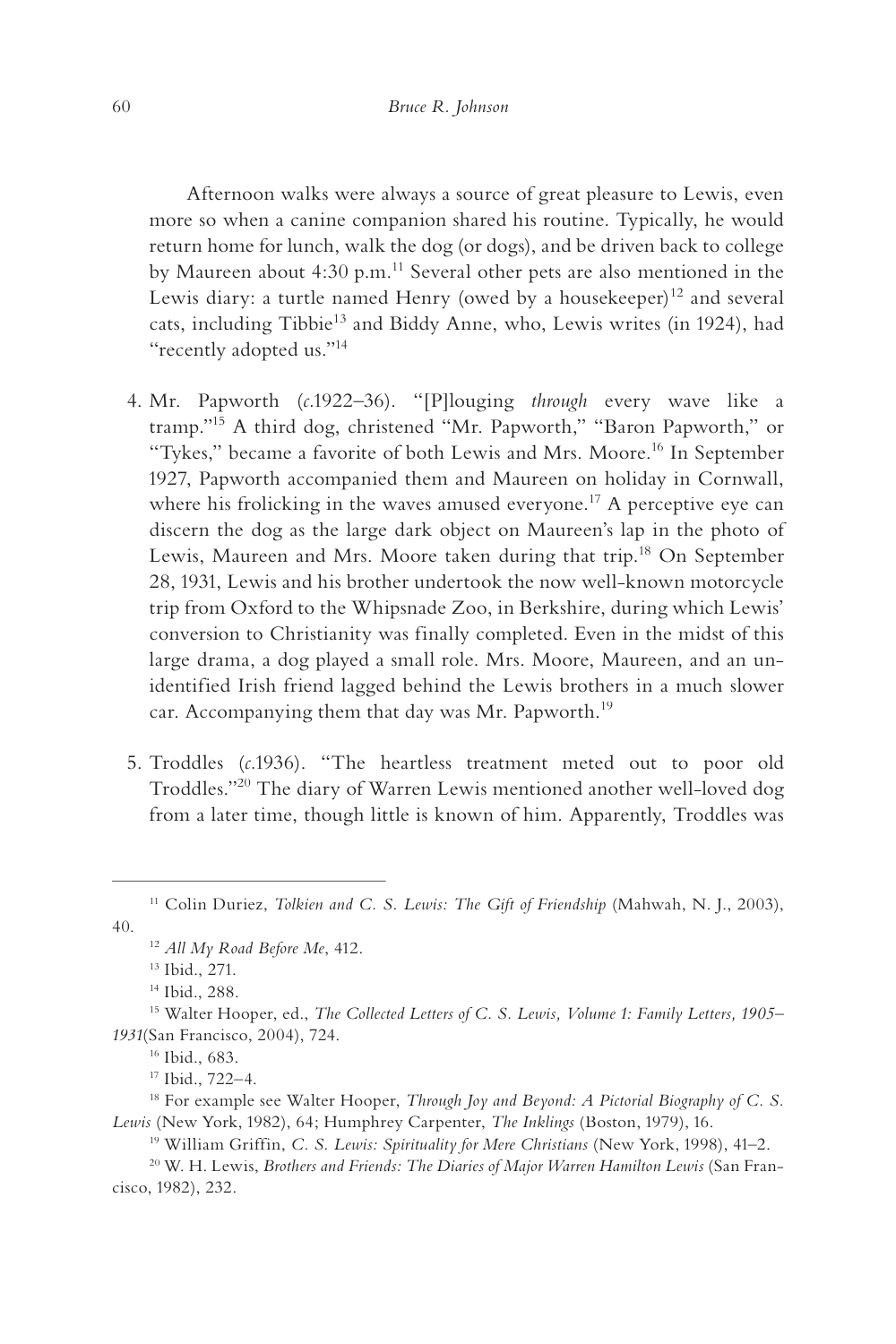displaced by a dog both Warren and Jack came to despise: the highly spoiled Bruce. Ten years after Bruce's death, when a meeting of the Inklings focused on the question of whether dogs would share in the resurrection of the  $\gamma$  dead,<sup>21</sup> it can safely be assumed that the Lewis brothers may have longed for a reunion with Troddles or Mr. Papworth, but certainly not with Bruce.

- 6. Bruce (1935–50). "Met J[ack] in the Cloister," Warren confided to his diary, "who gave me the joyful news, 'Bruce is dead and buried.'"22 During her declining years, Mrs. Moore became obsessed with pampering Bruce, insisting (among other things) that either Jack or Warren take him on numerous walks each day. Sometimes Bruce would bark throughout the night. Often, he would relieve himself in Mrs. Moore's centrally located (and often overheated) bedroom; the stench would permeate the entire house.<sup>23</sup>
- 7. Susie (*c.*1951). ". . . the dog, being an honest, humble person, always has a bad [conscience]."<sup>24</sup> Susie appears in several photographs dating from the time of Lewis' marriage to Joy Davidman.<sup>25</sup> Joy also brought with her a Persian cat named Snip,  $^{26}$  whom Lewis referred to as my "step-cat."<sup>27</sup>
- 8. Ricky (1962). "Very anxious to be friendly."28 Ricky, a boxer, was the last dog Lewis owned. He shared the Kilns with Lewis and his brother, with Snip, and with a ginger cat named Tom, who was described humorously by Lewis as "a great Don Juan and a mighty hunter before the Lord."29

<sup>&</sup>lt;sup>21</sup> The meeting was held on Thursday, 28 March 1946. Ibid., 186. For more on Lewis and the eternal state of animals, see Gregory Bassham "Some Dogs Go to Heaven: Lewis on Animal Salvation" in *The Chronicles of Narnia and Philosophy: The Lion, the Witch, and the Worldview,* ed. Gregory Bassham, *et al.* (Peru, Ilinois: Carus, 2005), 273-86. 22 Ibid., 232.

<sup>23</sup> Colin Duriez, *The C. S. Lewis Chronicles* (New York, 2005), 242.

<sup>24</sup> C. S. Lewis, *Letters to an American Lady* (Grand Rapids, 1967), 38.

<sup>25</sup> See the photograph section in Douglas Gresham, *Jack's Life: The Life Story of C. S. Lewis;* and in Douglas Gresham, *Lenten Lands: My Childhood with Joy Davidman and C. S. Lewis*  (San Francisco, 2003).

<sup>&</sup>lt;sup>26</sup> Gratitude must be expressed to Walter Hooper for assistance in distinguishing between this cat and Sambo, an earlier Siamese cat owned by Joy. *Jack's Life: The Life Story of C. S. Lewis*, 64.

<sup>27</sup> *Letters to an American Lady,* 105.

<sup>28</sup> Ibid.

<sup>29</sup> Ibid.